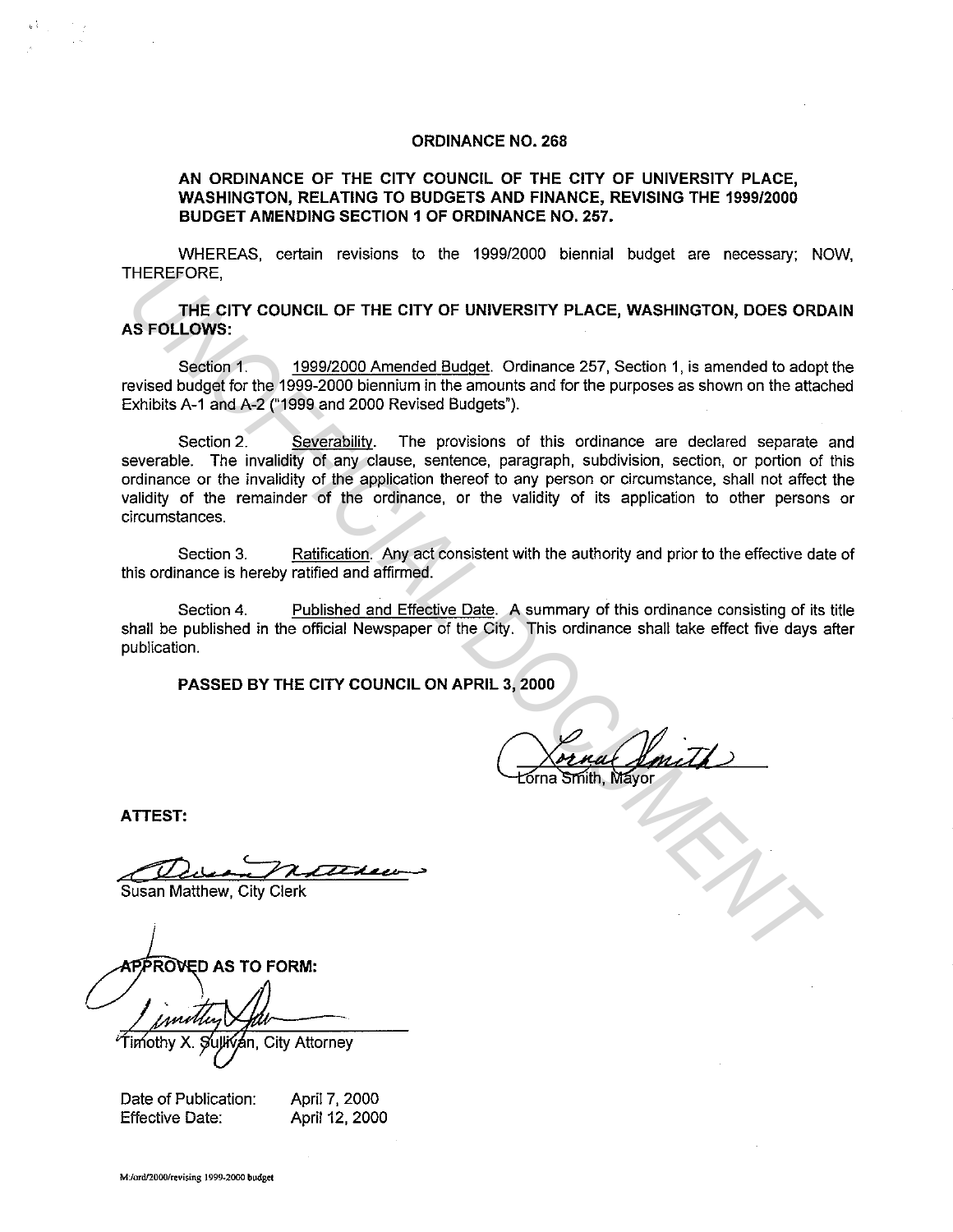## **EXHIBIT A-1 CITY OF UNIVERSITY PLACE** 1999 Revised Budget

|                              |                                        |                       | <b>REVENUES</b> |                  |                      | <b>EXPENDITURES</b> |                  |               |
|------------------------------|----------------------------------------|-----------------------|-----------------|------------------|----------------------|---------------------|------------------|---------------|
|                              |                                        | & OTHER               |                 | & OTHER          |                      |                     | <b>ENDING</b>    |               |
|                              | <b>FUND</b>                            | <b>SOURCES</b>        |                 |                  |                      | <b>USES</b>         |                  |               |
| Operating                    |                                        |                       |                 |                  |                      |                     |                  |               |
| General                      |                                        |                       |                 |                  |                      |                     |                  |               |
| 001                          | General                                | $11,421,340$ \$<br>\$ | s               | 11,421,340       | 11,083,364 \$<br>\$. |                     | \$<br>11,083,364 | 337,976<br>S  |
| <b>Special Revenue</b>       |                                        |                       |                 |                  |                      |                     |                  |               |
| 101                          | <b>Street</b>                          | 1,364,445             |                 | 1,364,445        | 1,364,445            |                     | 1,364,445        |               |
| 102                          | <b>Arterial Street</b>                 | 237,724               |                 | 237,724          | 237,724              |                     | 237,724          |               |
| 103                          | Real Estate Excise Tax                 | 759,470               |                 | 759,470          | 759,470              |                     | 759,470          |               |
| 120                          | Path & Trails                          | 14,602                |                 | 14,602           |                      |                     |                  | 14,602        |
| 140                          | Surface Water Mgmt                     | 1,343,483             |                 | 1,343,483        | 1,343,483            |                     | 1,343,483        |               |
| 188                          | <b>Strategic Reserve</b>               | 553,029               |                 | 553,029          |                      |                     |                  | 553,029       |
|                              | <b>Sub-total Special Revenue</b>       | 4,272,753             |                 | 4,272,753        | 3,705,122            |                     | 3,705,122        | 567,631       |
| <b>Debt Service</b>          |                                        |                       |                 |                  |                      |                     |                  |               |
| 201                          | Debt Service                           | 927,668               |                 | 927,668          | 927,668              |                     | 927,668          |               |
|                              | <b>Sub-total Debt Service Funds</b>    | 927,668               |                 | 927,668          | 927,668              |                     | 927,668          |               |
|                              | <b>Total Operating</b>                 | 16,621,761            | V.              | 16,621,761       | 15,716,154           | 62.                 | 15,716,154       | 905,607       |
|                              |                                        |                       |                 |                  |                      |                     |                  |               |
| Capital Improvement          |                                        |                       |                 |                  |                      |                     |                  |               |
| 301                          | Parks CIP                              | 1,132,583             |                 | 1,132,583        | 1,073,785            |                     | 1,073,785        | 58,798        |
| 302                          | Public Works CIP                       | 5,682,463             |                 | 5,682,463        | 4,668,913            |                     | 4,668,913        | 1,013,550     |
| 303                          | 1996 Bond Construction                 | 1,175,777             |                 | 1,175,777        | 1,175,777            |                     | 1,175,777        |               |
|                              | Sub-total CIP                          | 7,990,823             |                 | 7,990,823        | 6,918,475            |                     | 6,918,475        | 1,072,348     |
| Internal Service             |                                        |                       |                 |                  |                      |                     |                  |               |
| 501                          | Fleet & Equipment                      | 330,352               |                 | 330,352          | 127,350              |                     | 127,350          | 203,002       |
| 502                          | Community Information Services         | 1,122,883             |                 | 1,122,883        | 795,818              |                     | 795.818          | 327,065       |
| 505                          | Property Management                    | 244,245               |                 | 244,245          | 244,245              |                     | 244,245          |               |
| 506                          | <b>Risk Management</b>                 | 153,138               |                 | 153,138          | 123,445              |                     | 123,445          | 29,693        |
|                              | <b>Sub-total Internal Service</b>      | 1,850,618             |                 | 1,850,618        | 1,290,858            |                     | 1,290,858        | 559,760       |
| <b>Non-Annually Budgeted</b> |                                        |                       |                 |                  |                      |                     |                  |               |
| 621                          | Curran Apple Orchard Donations         | 6,313                 |                 | 6,313            | 6,313                |                     | 6,313            |               |
| 150                          | Donations                              | 10,000                |                 | 10,000           |                      |                     |                  | 10,000        |
|                              | <b>Sub-total Non-Annually Budgeted</b> | 16,313                |                 | 16,313           | 6,313                |                     | 6,313            | 10,000        |
|                              | 비밀 대통령 변경<br><b>Total Budget</b>       | $S = 26,479,515$ S    | ۔ ا             | S.<br>26,479,515 | $S = 23,931,800$ S   |                     | \$23,931,800     | $$-2,547,715$ |